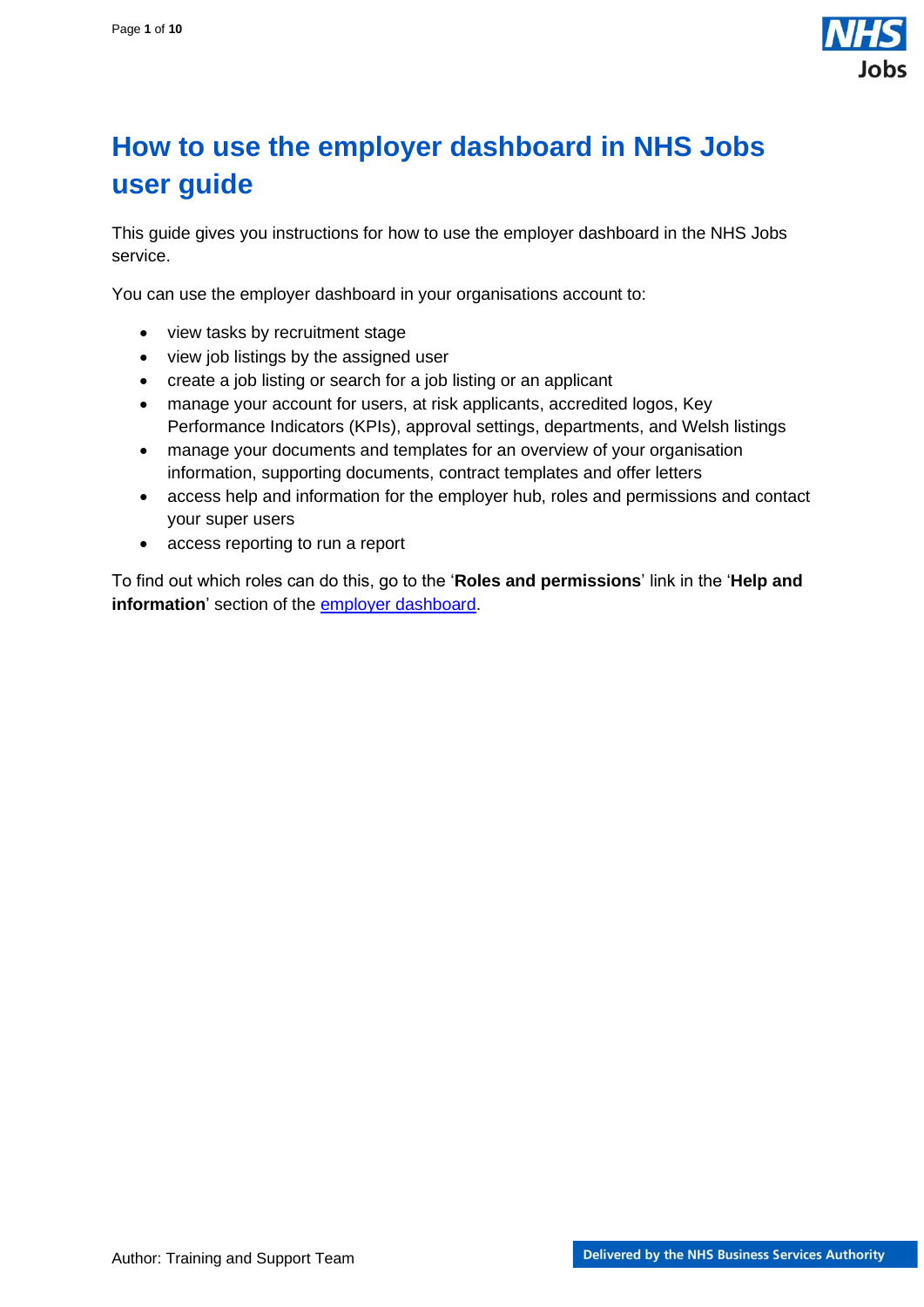# **Contents**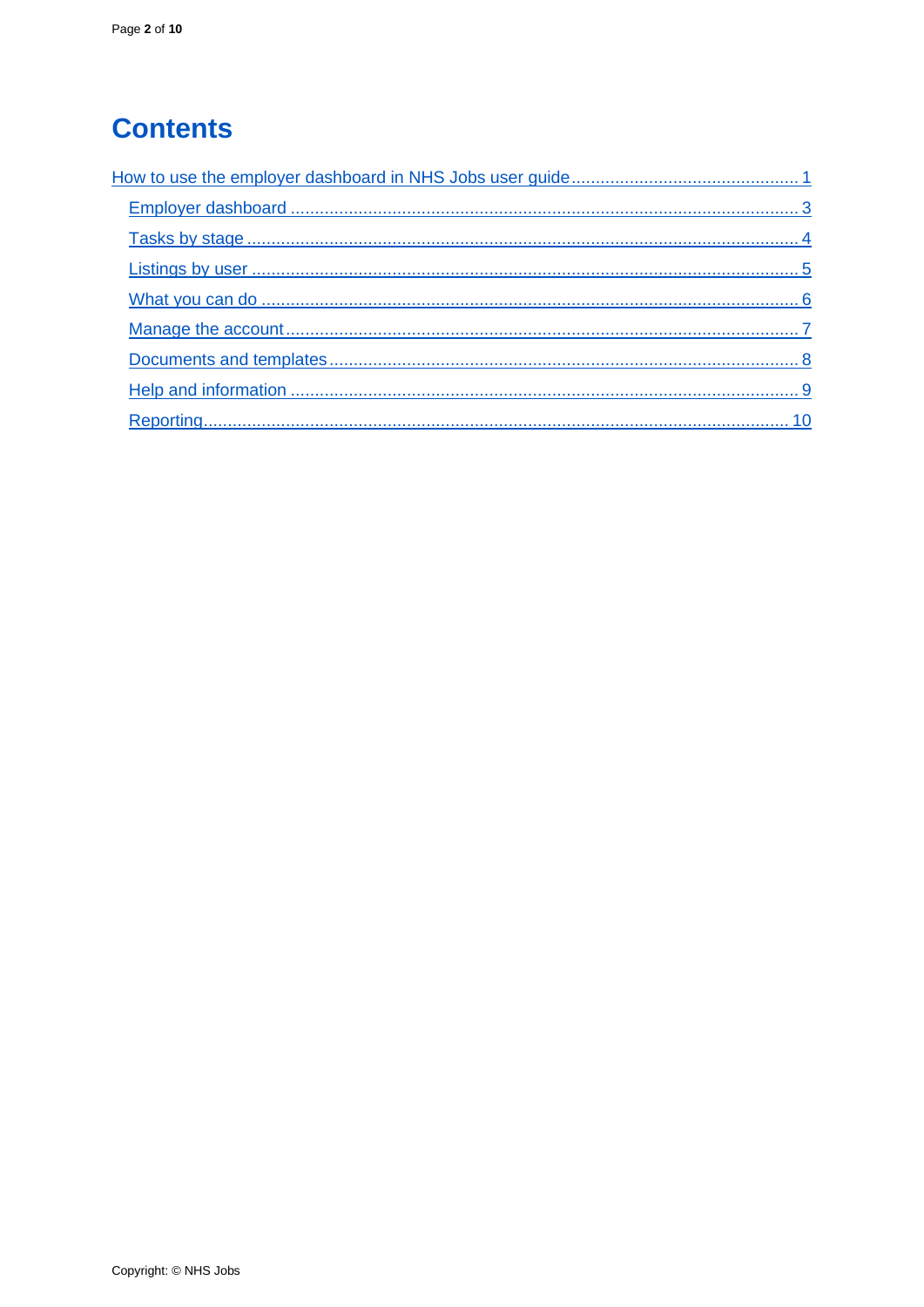#### <span id="page-2-0"></span>**Employer dashboard**

This page gives you instructions for how to use the employer dashboard in your organisations account.

To use the employer dashboard, complete the following steps:

- **1.** Select the ['Tasks by stage'](#page-3-0) tab.
- **2.** Select the ['Listings by user'](#page-4-0) tab.
- **3.** Go to the ['What you can do'](#page-5-0) section.
- **4.** Go to the ['Manage the](#page-6-0) account' section.
- **5.** Go to the ['Documents and templates'](#page-7-0) section.
- **6.** Go to the ['Help and information'](#page-8-0) section.
- **7.** Go to the ['Reporting'](#page-9-0) section.

| MHS Jobs                                                              |                                                                 | You're viewing NHS Training and Support<br>Change<br>Signed in as Liam M1 Sign Out |
|-----------------------------------------------------------------------|-----------------------------------------------------------------|------------------------------------------------------------------------------------|
|                                                                       |                                                                 | Show tasks for all accounts                                                        |
|                                                                       | <b>BETA</b> Your feedback will help us to improve this service. |                                                                                    |
| <b>NHS Training and Support</b><br><b>Dashboard</b><br>Tasks by stage | <b>Listings by user</b>                                         | What you can do<br>3<br><b>Create a job listing</b><br>Search for a listing        |
| Showing tasks for<br>All users                                        | $\check{ }$                                                     | Search for an applicant                                                            |
| <b>Draft</b>                                                          | 3                                                               | <b>Manage the account</b>                                                          |
| <b>Approvals</b>                                                      | $\mathbf 0$                                                     | Manage users<br>At risk applicants<br><b>Accredited logos</b>                      |
| <b>Published</b>                                                      | $\mathbf 0$                                                     | Key performance indicators<br>(KPIs)<br><b>Approval settings</b>                   |
| <b>Shortlisting</b>                                                   | $\mathbf 0$                                                     | <b>Departments</b><br><b>Welsh listings</b>                                        |
| <b>Interviews</b>                                                     | $\overline{2}$                                                  | <b>Documents and</b><br>templates                                                  |
| <b>Ready to offer</b>                                                 | 8                                                               | Overview of your organisation<br><b>Supporting documents</b>                       |
| <b>Conditional offers</b>                                             | 3                                                               | <b>Contract templates</b><br>Offer letter templates                                |
| Pre-employment<br>checks                                              | 3                                                               | Help and information 6                                                             |
| <b>Contracts</b>                                                      | 4                                                               | The employer hub<br><b>Roles and permissions</b>                                   |
| <b>End recruitment</b>                                                | 1                                                               | Contact your super users                                                           |
|                                                                       |                                                                 | <b>Reporting</b><br>Run a report                                                   |
| Privacy policy<br>Terms and conditions                                | <b>Accessibility Statement</b>                                  | Cookies<br>How to create and publish jobs<br>© Crown copyright                     |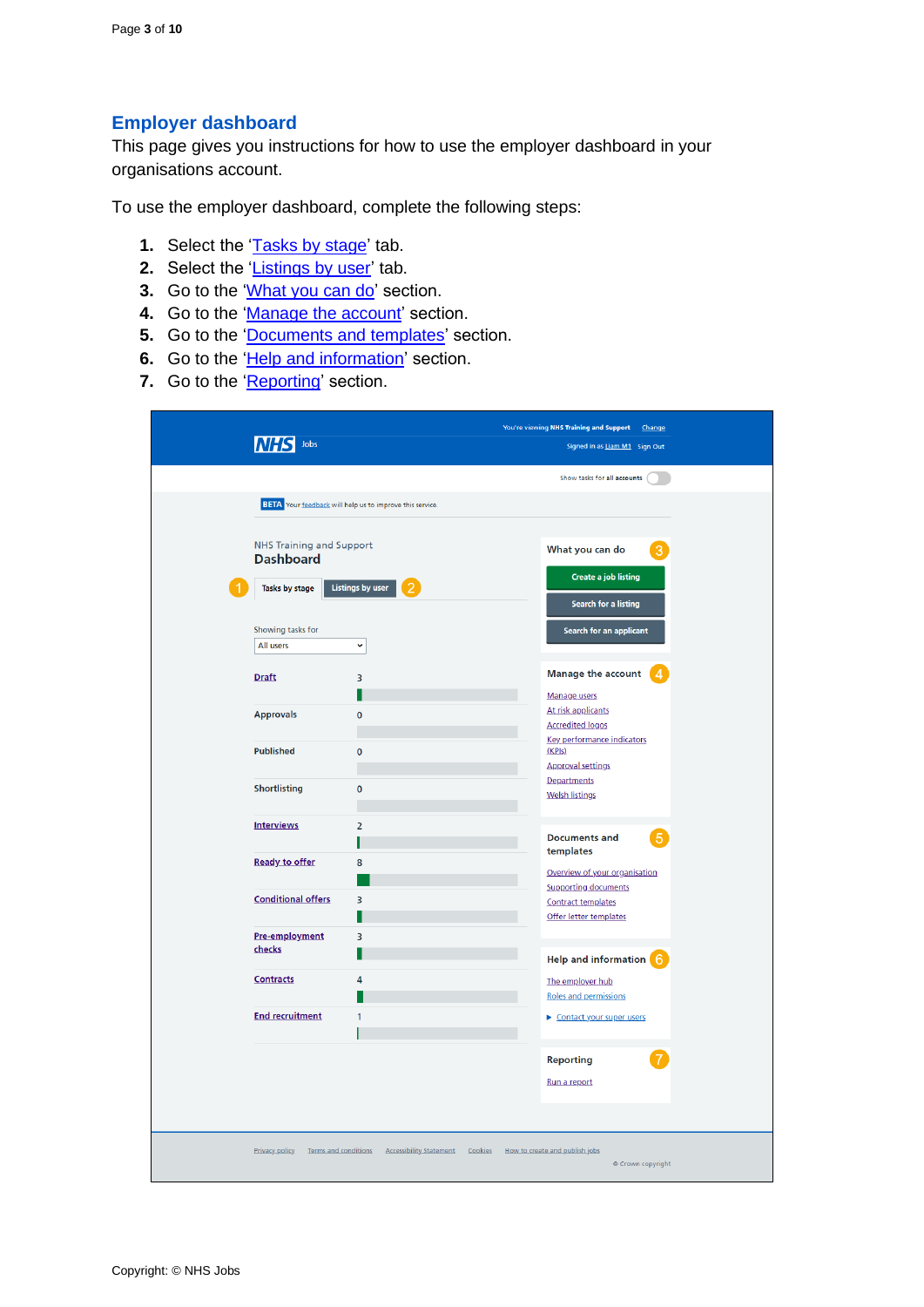#### <span id="page-3-0"></span>**Tasks by stage**

This page gives you instructions for how to view tasks by recruitment stage on the employer dashboard.

**Important:** You must have a job listing or applicant at the recruitment stage to view it.

The tasks by job listings are:

- Approvals
- Published
- Shortlisting
- Interview
- Ready to offer
- End recruitment

The tasks by applicants are:

- Conditional offers
- Pre-employment checks
- Contracts

To do a task, complete the followings steps:

- **1.** In the **Showing tasks for** drop-down menu, select an option to filter the task view.
- **2.** Select a stage to view the job listings or applicants.

| Tasks by stage            | <b>Listings by user</b>     |
|---------------------------|-----------------------------|
| Showing tasks for         |                             |
| All users                 |                             |
| <b>Draft</b>              | 7 - on track 1, overdue 6   |
|                           |                             |
| <b>Published</b>          | $\Omega$                    |
|                           |                             |
| <b>Shortlisting</b>       | 9 - on track 4, overdue 5   |
|                           |                             |
| <b>Interviews</b>         | 13 - on track 12, overdue 1 |
|                           |                             |
| <b>Ready to offer</b>     | 4 - on track 0, overdue 4   |
|                           |                             |
| <b>Conditional offers</b> | 3 - on track 0, overdue 3   |
| Pre-employment            | 6 - on track 0, overdue 6   |
| checks                    |                             |
| <b>Contracts</b>          | 2 - on track 0, overdue 2   |
|                           |                             |
| <b>End recruitment</b>    | $\Omega$                    |
|                           |                             |

Go to the ['Employer dashboard'](#page-2-0) page.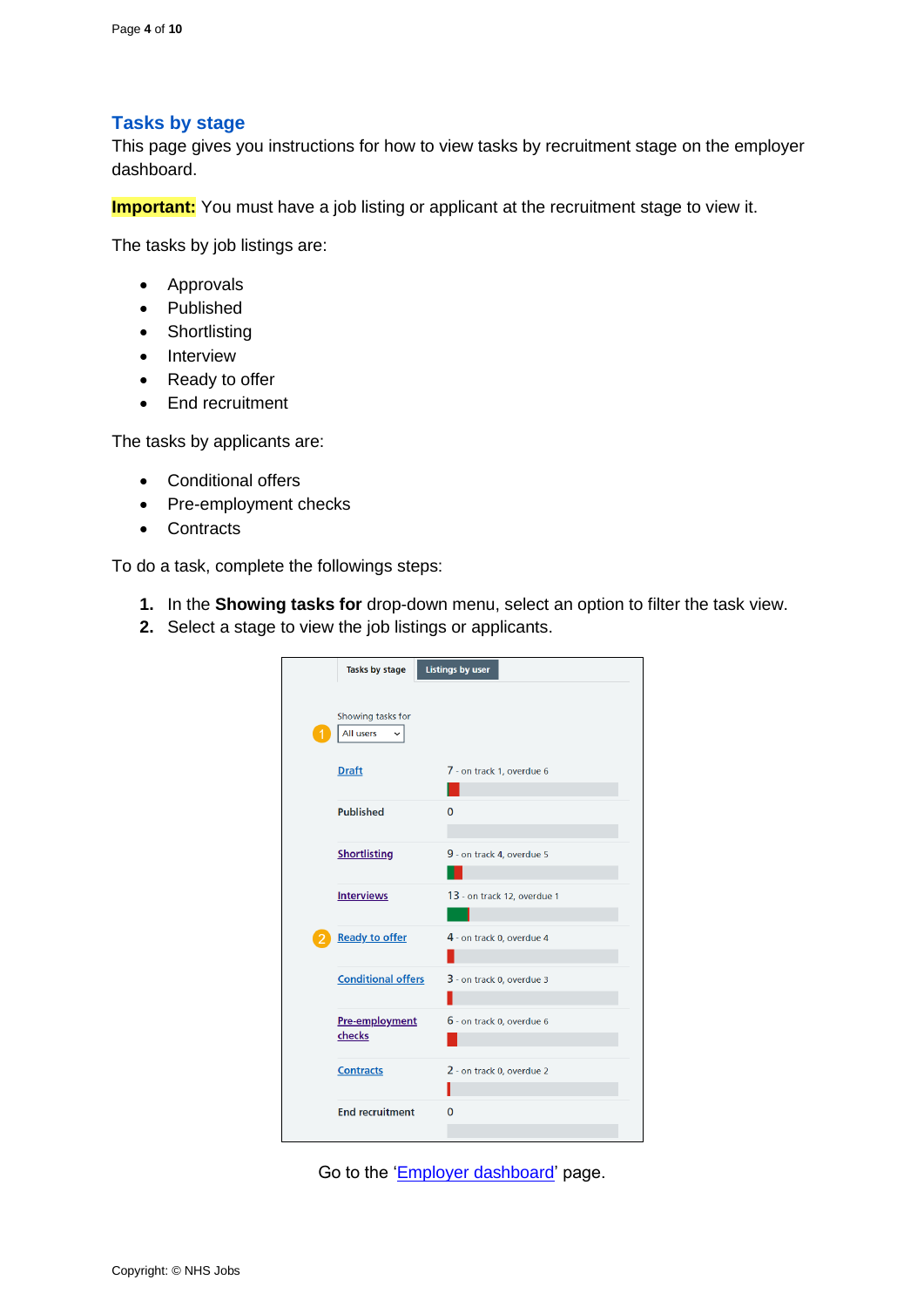#### <span id="page-4-0"></span>**Listings by user**

This page gives you instructions for how to view job listings by user on the employer dashboard.

**Important:** In this example, there are listings with an unassigned and two assigned users.

To do a task, complete the followings steps:

- **1.** In the **Showing listings for** drop-down menu, select an option to filter the user view.
- **2.** Select the 'Unassigned user' link to view job listings not assigned to any users.
- **3.** Select a 'Named user' link to view the job listings for that user.

|   | <b>NHS BSA Training</b><br><b>Dashboard</b> |                              |
|---|---------------------------------------------|------------------------------|
|   | <b>Tasks by stage</b>                       | <b>Listings by user</b>      |
|   | Showing listings for<br>All departments     | ◆<br>$\check{~}$             |
|   | <b>Unassigned user</b>                      | 28 - on track 14, overdue 14 |
| 3 | <b>Liam M2</b>                              | 4 - on track 3, overdue 1    |
|   | <b>Liam M3</b>                              | 1 - on track 0, overdue 1    |

Go to the ['Employer dashboard'](#page-2-0) page.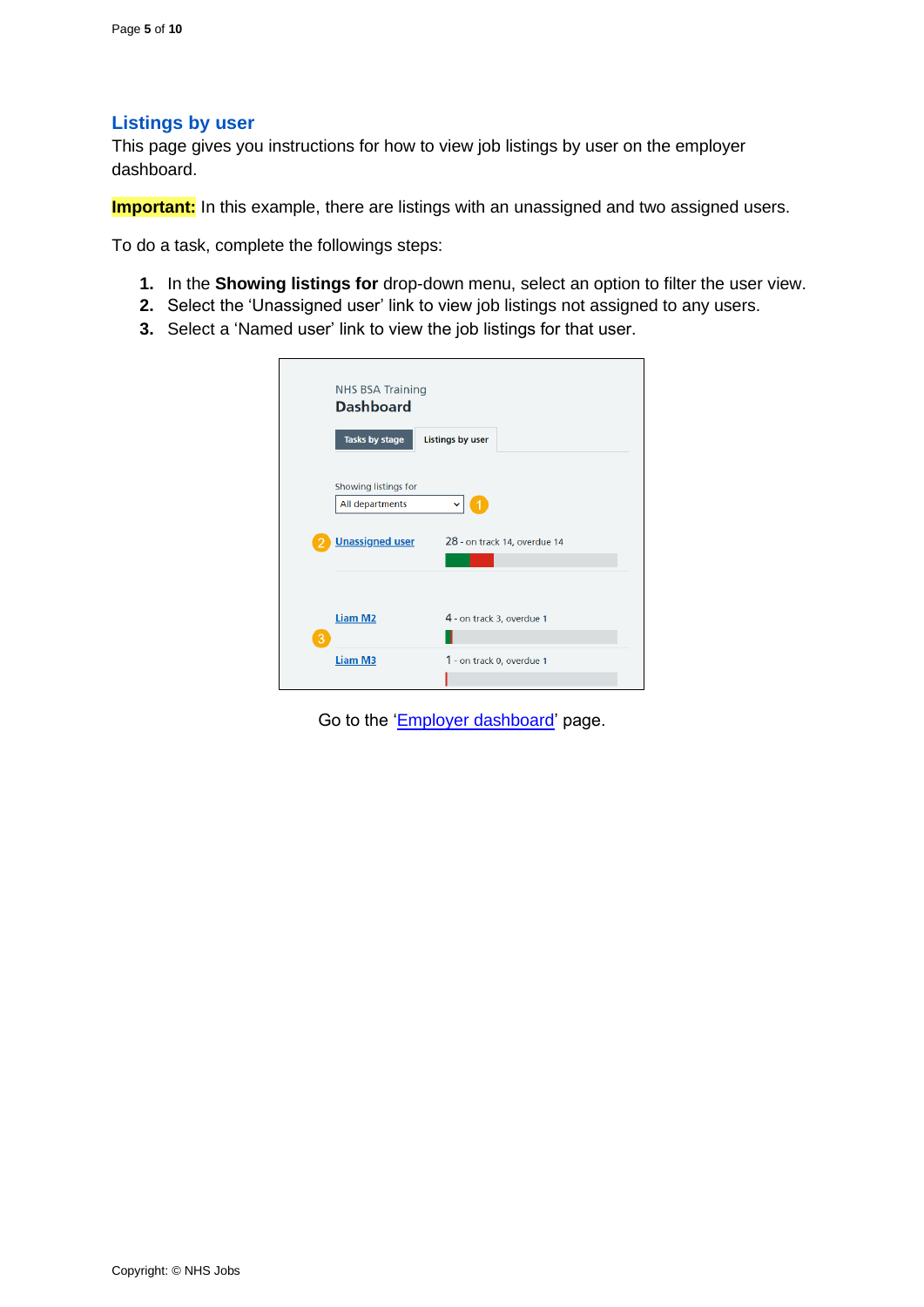#### <span id="page-5-0"></span>**What you can do**

This page gives you instructions for what you can do on the employer dashboard.

To do a task, complete the following steps:

- **1.** Select the 'Create a job listing' button.
- **2.** Select the 'Search for a listing' button.
- **3.** Select the 'Search for an applicant' button.



To find out how to create a job listing, go to a user guide or video from the '**Create a job**  listing' section on the ['Help and support for employers'](https://www.nhsbsa.nhs.uk/new-nhs-jobs-service/help-and-support-employers) webpage.

To find out how to search for a job listing and an applicant, go to a user guide or video from the 'Search for a job listing and applicant' section on the ['Help and support for employers'](https://www.nhsbsa.nhs.uk/new-nhs-jobs-service/help-and-support-employers) webpage.

Go to the ['Employer dashboard'](#page-2-0) page.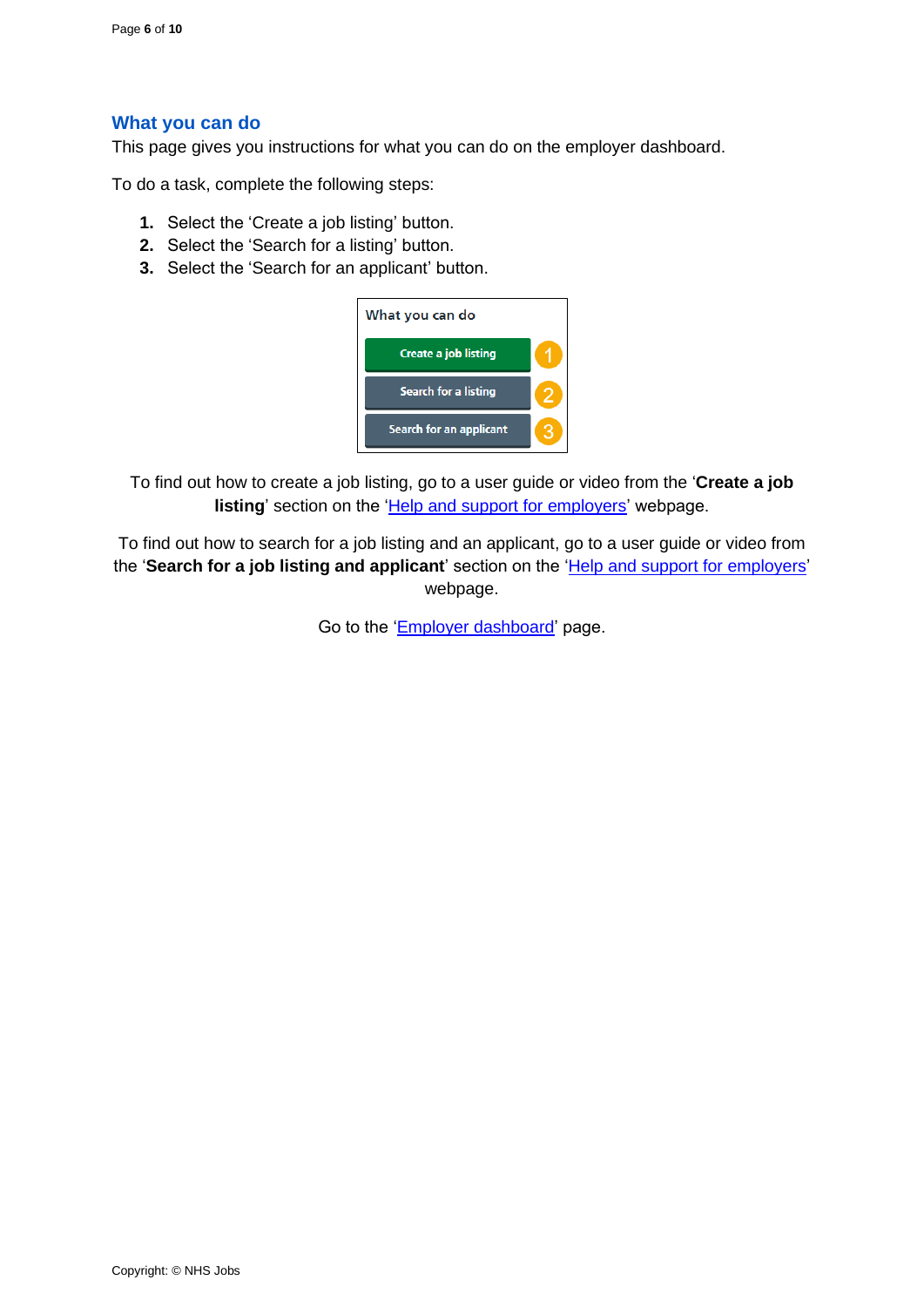#### <span id="page-6-0"></span>**Manage the account**

This page gives you instructions for how to manage the account on the employer dashboard.

To do a task, complete one of the following steps:

- **1.** Select the 'Manage users' link.
- **2.** Select the 'At risk applicants' link.
- **3.** Select the 'Accredited logos' link.
- **4.** Select the 'Key performance indicators (KPIs)' link.
- **5.** Select the 'Approval settings' link.
- **6.** Select the 'Departments' link.
- **7.** Select the 'Welsh listings' link.



To find out how to manage your account, go to a user guide or video from the '**Manage your account**' section on the ['Help and support for employers'](https://www.nhsbsa.nhs.uk/new-nhs-jobs-service/help-and-support-employers) webpage.

Go to the ['Employer dashboard'](#page-2-0) page.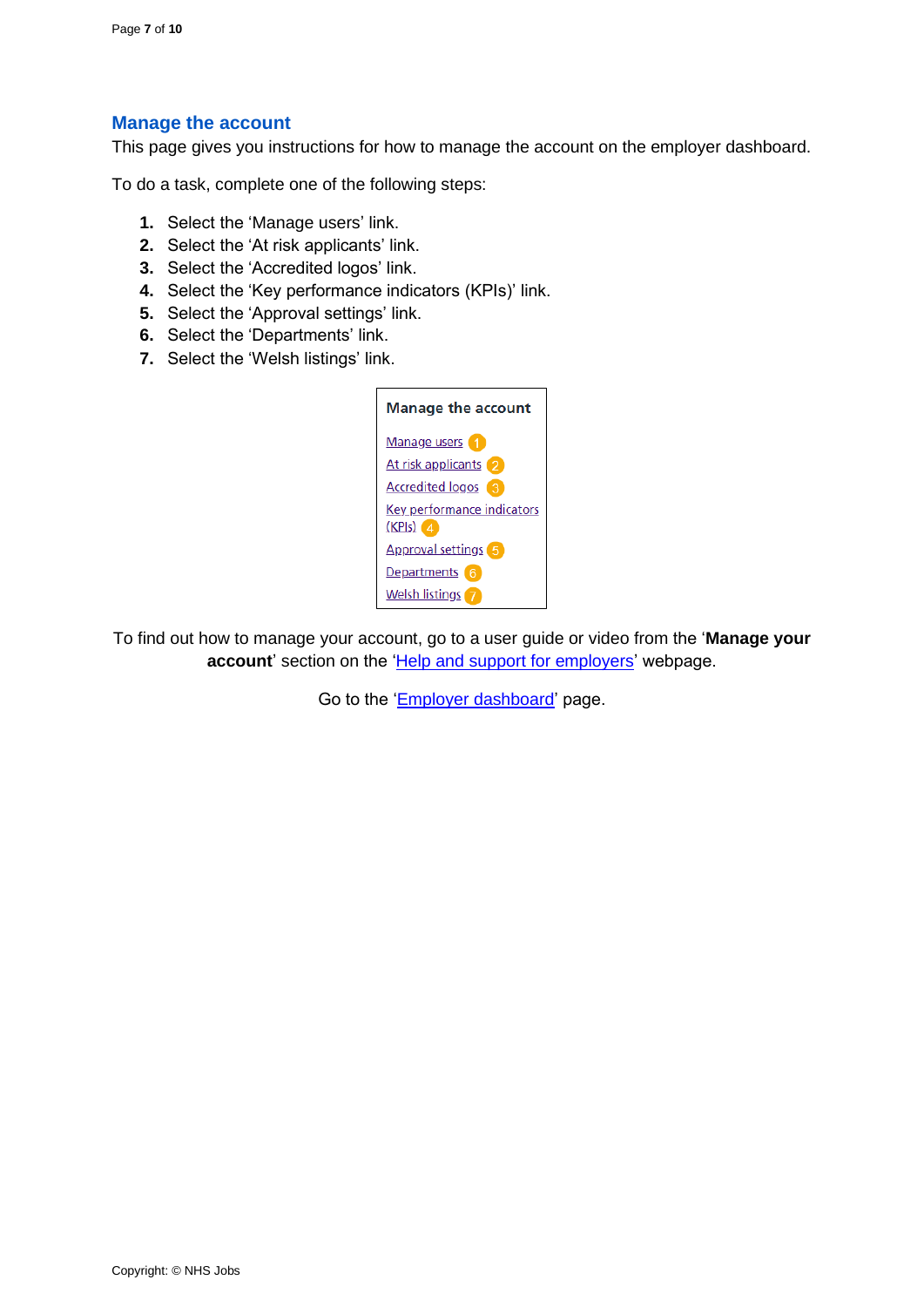#### <span id="page-7-0"></span>**Documents and templates**

This page gives you instructions for how to manage documents and templates on the employer dashboard.

To do a task, complete one of the following steps:

- **1.** Select the 'Overview of your organisation' link.
- **2.** Select the 'Supporting documents' link.
- **3.** Select the 'Contracts templates' link.
- **4.** Select the 'Offer letter templates' link.



To find out how to manage your documents and templates, go to a user guide or video from the '**Manage your account**' section on the ['Help and support for employers'](https://www.nhsbsa.nhs.uk/new-nhs-jobs-service/help-and-support-employers) webpage.

Go to the ['Employer dashboard'](#page-2-0) page.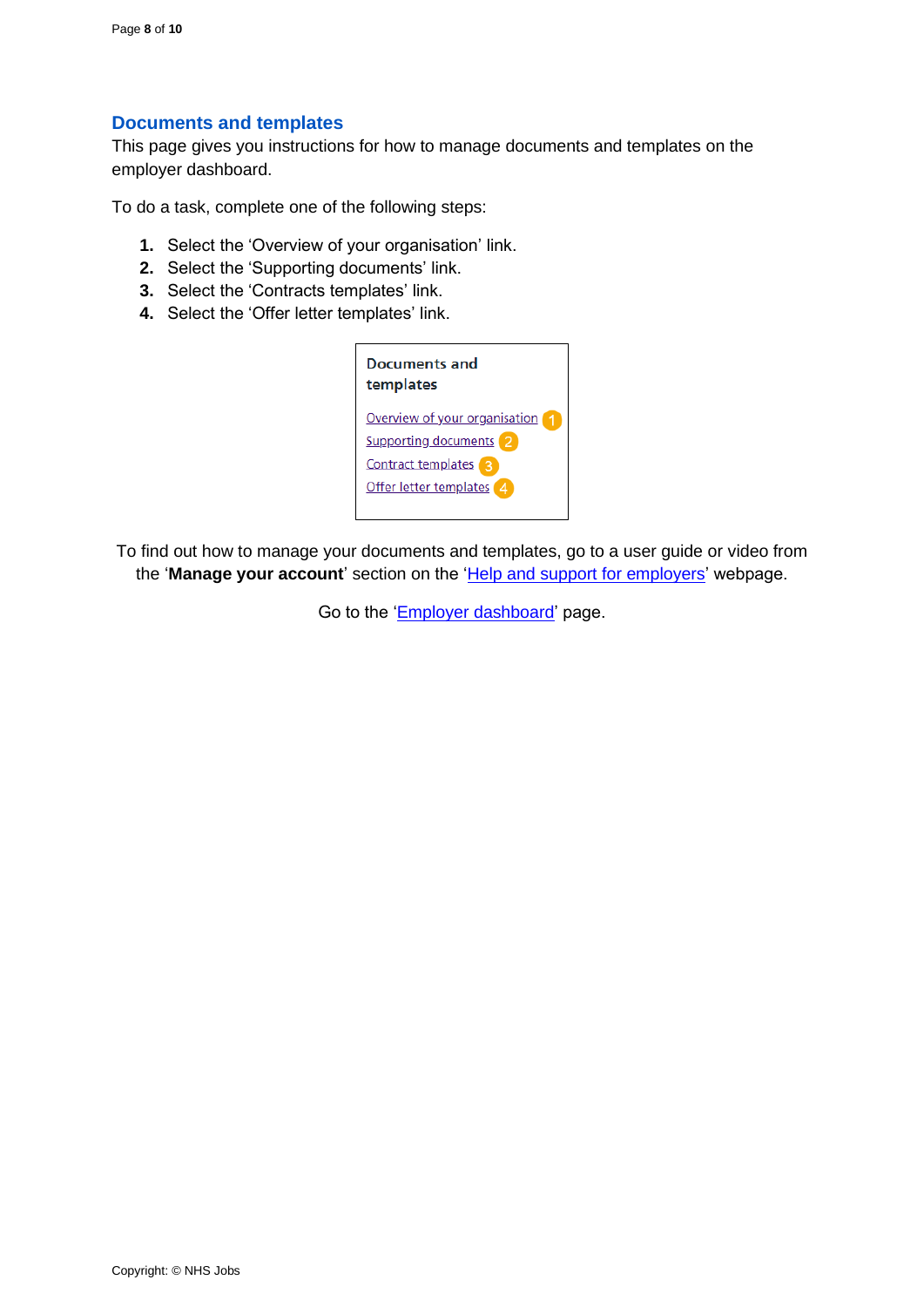### <span id="page-8-0"></span>**Help and information**

This page gives you instructions for how to access help and information on the employer dashboard.

To access help and information, complete the following steps:

- **1.** Select 'the [employer hub'](https://beta.jobs.nhs.uk/home) link.
- **2.** Select the 'Roles and permissions' link.
- **3.** Select the 'Contact your super users' link.



Go to the ['Employer dashboard'](#page-2-0) page.